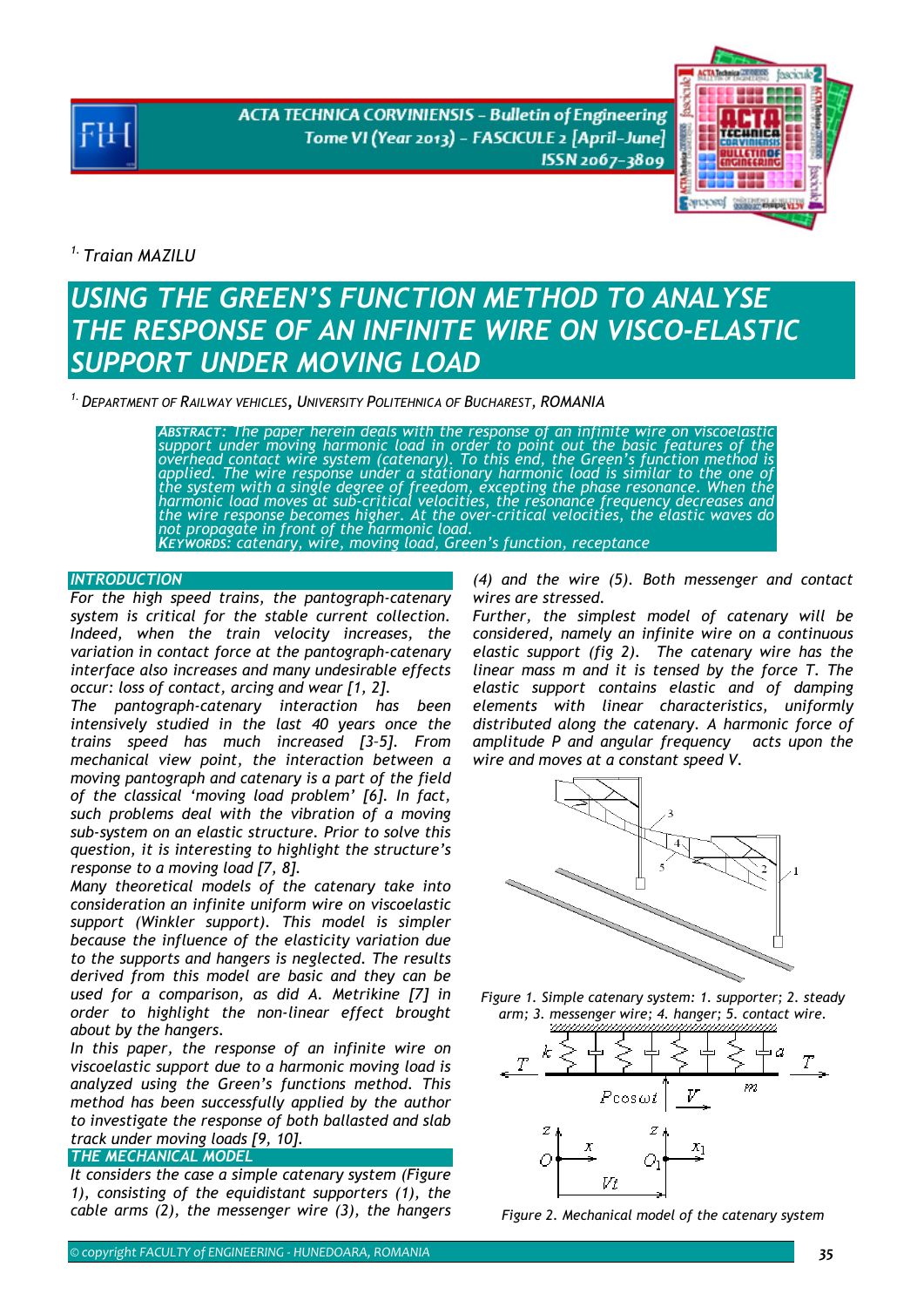*The wire movement is reported to the fixed system Oxz. Also, a moving system attaches against the force O1x1z with* 

$$
x = Vt + x_1 \tag{1}
$$

*The wire motion equation reported to the fixed referential is* 

$$
m\frac{\partial^2 w}{\partial t^2} + a\frac{\partial w}{\partial t} + kw - T\frac{\partial^2 w}{\partial x^2} = P\cos\omega t \delta(x - Vt) , \quad (2)
$$

*where k is the elastic constant, and a – the damping constant of the continuous elastic support.* 

*Also, the boundary conditions have to be considered*   $\lim_{x-Vt|\to\infty}w=0$ *. (3)* 

*Actually, the steady state behaviour is interesting and due to that, the change of variable (1) is recommended, where the motion is reported to the moving referential. Practically, the following relations will be applied* 

$$
\frac{\partial^n}{\partial x^n} \to \frac{\partial^n}{\partial x_1^n}, \quad \frac{\partial^n}{\partial t^n} \to \left(\frac{\partial}{\partial t} - V \frac{\partial}{\partial x_1}\right)^n. \tag{4}
$$

*The equation of motion (2) and the boundary conditions (3) become* 

$$
(mV^2 - T)\frac{\partial^2 w}{\partial x_1^2} - aV \frac{\partial w}{\partial x_1} - 2mV \frac{\partial^2 w}{\partial x_1 \partial t} +
$$
  
+ $kw + a \frac{\partial w}{\partial t} + m \frac{\partial^2 w}{\partial t^2} = P \cos \omega t \delta(x_1)$  (5)

$$
\frac{\partial t}{\partial t} \lim_{\substack{|x_1| \to \infty \\ |x_2| \to \infty}} w = 0. \tag{6}
$$

$$
\sum_{|x_1|\to\infty}^{x_1|\to\infty}
$$
 *Considering the steady state harmonic behaviour, the*

*complex variables* 

$$
\overline{w}(x_1, t) = \overline{w}(x_1)e^{i\omega t}, \quad \overline{P}(t) = \overline{P}e^{i\omega t} = Pe^{i0}e^{i\omega t}
$$
 (7)

*have to verify the following equation* 

$$
(mV2 - T) \frac{d2 \overline{w}}{dx_12} - V(a + 2\omega m i) \frac{d\overline{w}}{dx_1} +
$$
  
+ 
$$
(k - \omega2 m + \omega a i) \overline{w} = \overline{P} \delta(x_1)
$$
 (8)

*and the boundary conditions* 

$$
\lim_{|x_1|\to\infty}\overline{w}=0\,.
$$
 (9)

*To solve the problem defined by the equation (8) and the boundary conditions (9), the Green's functions method may be applied [11]. In fact, the solution is given as* 

$$
\overline{w}(x_1) = \int_{-\infty}^{\infty} G(x_1, \xi) \overline{P} \delta(\xi) d\xi = \overline{P} G(x_1, 0) , \quad (10)
$$

*where G(x1,* ξ*) is the Green's function. This function represents the wire response in the*  $x_1$  *section of the moving reference frame, due to a unit harmonic force applied in the section of the same moving reference frame. It has to be observed the fact that the wire response is defined by the Green's function and this function is the receptance.* 

*The Green's function can be built as a linear combination of the eigenfunctions of the differential operator of the equation (8). To find this function, the starting point is the homogenous equation* 

$$
(mV2 - T)\frac{d2\overline{w}}{dx12} - V(a + 2\omega mi)\frac{d\overline{w}}{dx1} + (k - \omega2m + \omega ai)\overline{w} = 0
$$
 (11)

*and its solution* 

$$
\overline{w}(x_1) = Ae^{\lambda x_1}.
$$
 (12)  
Then, the characteristic equation is obtained

 $(mV^2 - T)\lambda^2 - V(a + 2\omega m)\lambda + k - \omega^2 m + \omega a i = 0$  (13) *After some calculations, this equation takes the following form* 

 $(V^2 - c^2)\lambda^2 - 2V(\zeta\omega_0 + \omega i)\lambda + \omega_0^2 - \omega^2 + 2\zeta\omega_0\omega i = 0$  (14) *where* 

$$
\zeta = \frac{a}{2\sqrt{mk}}, \qquad \omega_0^2 = \frac{k}{m}, \qquad c = \sqrt{\frac{T}{m}} \tag{15}
$$

*The solutions of the characteristic equation represent the eigenvalues* 

$$
\lambda_{1,2} = \frac{\omega_0}{c} \cdot \mu_{1,2} \tag{16}
$$

where 
$$
\mu_{1,2} = \frac{\alpha(\zeta + \Omega i) \pm \sqrt{1 - \Omega^2 - \alpha^2 (1 - \zeta^2) + 2\zeta \Omega i}}{\alpha^2 - 1}
$$
 (17)

with 
$$
\alpha = \frac{V}{c}
$$
,  $\Omega = \frac{\omega}{\omega_0}$ . (18)

*There are two cases, the so-called sub-critical and overcritical cases.* 

**1. The sub-critical case**  $(a < 1)$  - the force velocity is *smaller than the velocity of the elastic wave in the contact wire; the critical velocity has value of c. In this case, the eigenvalues real parts have opposite signs* 

$$
\text{Re}\,\lambda_1 < 0, \quad \text{Re}\,\lambda_2 > 0. \tag{19}
$$

*In fact, the Green's function G(x1,* ξ*) has two forms satisfying the boundary conditions* 

$$
G^{-}(x_{1},\xi) = A^{-}e^{\lambda_{2} x_{1}} \text{ for } -\infty < x_{1} < \xi \qquad (20)
$$
  

$$
G^{+}(x_{1},\xi) = A^{+}e^{\lambda_{1} x_{1}} \text{ for } \xi < x_{1} < \infty,
$$

*where* <sup>−</sup> *A and* <sup>+</sup> *A depend on the* ξ *variable. These functions will be calculated using both continuity and jump conditions.* 

*The Green's function has to be continuous in x1 =* ξ

$$
A^-e^{\lambda_2\xi}=A^+e^{\lambda_1\xi}.
$$
 (21)

*Its derivation in respect to x<sub>1</sub> has a jump in x<sub>1</sub> =*  $\xi$ 

$$
\frac{\partial G^+(\xi+0,\xi)}{\partial x_1} - \frac{\partial G^-(\xi-0,\xi)}{\partial x_1} = \frac{1}{T} \frac{1}{\alpha^2 - 1}
$$
 (22)

*respectively* 

$$
\lambda_1 A^+ e^{\lambda_1 \xi} - \lambda_2 A^- e^{\lambda_2 \xi} = \frac{1}{T} \frac{1}{\alpha^2 - 1}.
$$
 (23)

*Upon solving the equations (21) and (23), it is obtained* 

$$
A^{-} = \frac{1}{\sqrt{kT}} \frac{e^{-\sqrt{\frac{k}{T}}\mu_{2}\xi}}{(\mu_{1} - \mu_{2})(\alpha^{2} - 1)}, \quad A^{+} = \frac{1}{\sqrt{kT}} \frac{e^{-\sqrt{\frac{k}{T}}\mu_{1}\xi}}{(\mu_{1} - \mu_{2})(\alpha^{2} - 1)} \quad (24)
$$

*and then, the Green's function* 

$$
G^{-}(x_{1},\xi) = \frac{1}{\sqrt{kT}} \frac{e^{\sqrt{\frac{k}{T}}\mu_{2}(x_{1}-\xi)}}{(\mu_{1}-\mu_{2})(\alpha^{2}-1)} \ \ \text{for} \ \ -\infty < x_{1} < \xi \ \ (25)
$$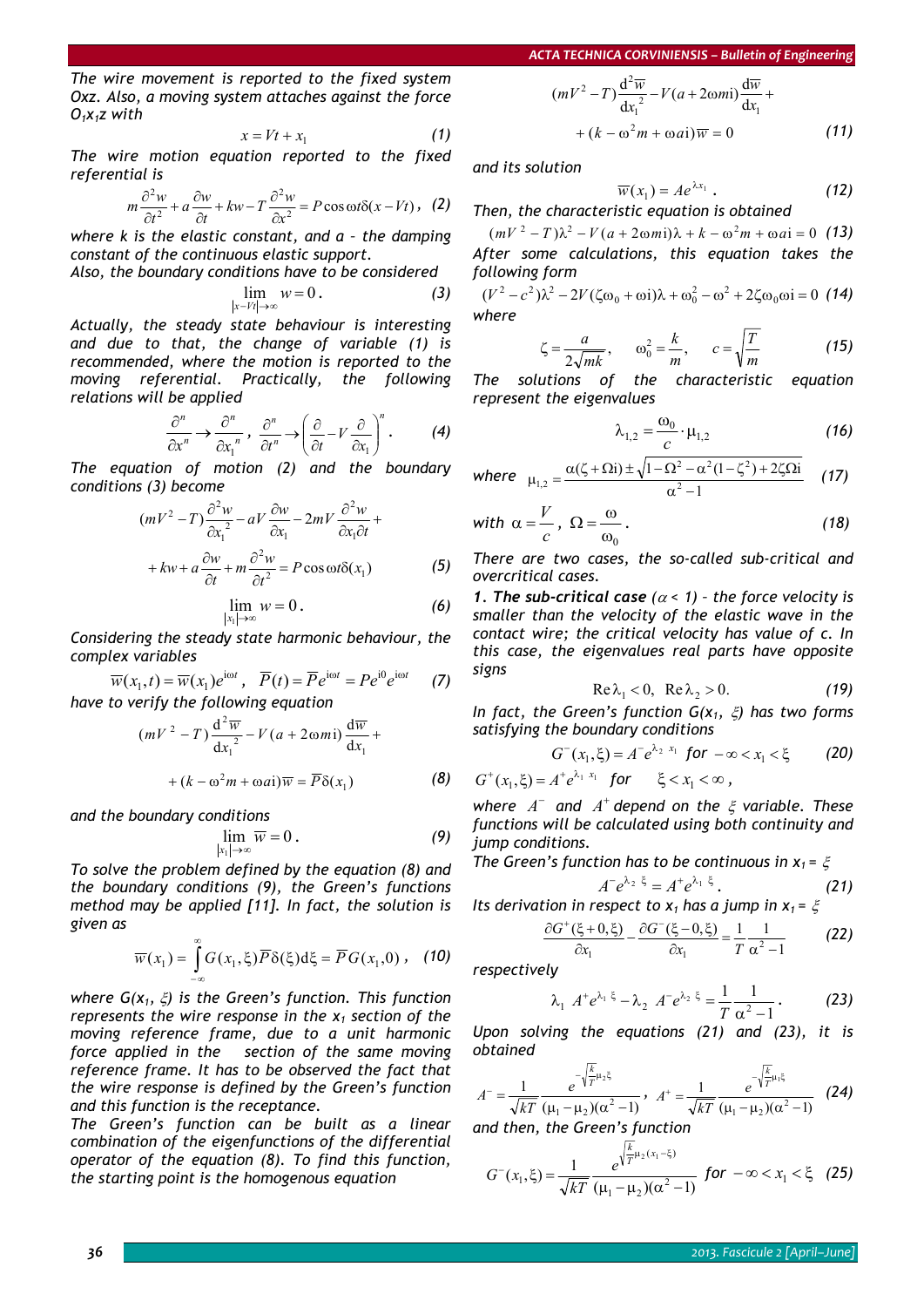#### *ACTA TECHNICA CORVINIENSIS – Bulletin of Engineering k*

$$
G^{+}(x_1,\xi) = \frac{1}{\sqrt{kT}} \frac{e^{\sqrt{\frac{k}{T}\mu_1(x_1-\xi)}}}{(\mu_1-\mu_2)(\alpha^2-1)} \text{ for } \xi < x_1 < \infty.
$$

*2. The overcritical case (*α*>1) represents the situation when the harmonic force travels at a higher speed than the wave propagation speed through the contact wire. In this case, the real part of both eigenvalues has positive sign* 

$$
\text{Re}\,\lambda_{1,2} > 0\,. \tag{26}
$$

*The Green's function takes the following forms* 

$$
G^{-}(x_{1},\xi) = A_{1}e^{\lambda_{1} x_{1}} + A_{2}e^{\lambda_{2} x_{1}} \text{ for } -\infty < x_{1} < \xi \qquad (27)
$$

$$
G^+(x_1,\xi)=0 \text{ for } \xi < x_1 < \infty,
$$
  
and  $A_2$  depend also on  $\xi$ .

*where A<sub>1</sub> d The continuity condition of the function and the one of the derivate jump lead to the following equations* 

$$
A_1 e^{\lambda_1 \xi} + A_2 e^{\lambda_2 \xi} = 0 \tag{28}
$$

$$
\lambda_1 A_1 e^{\lambda_1 \xi} + \lambda_2 A_2 e^{\lambda_2 \xi} = -\frac{1}{T} \frac{1}{\alpha^2 - 1}.
$$

*Solving the equations (28), it obtains* 

$$
A_{1,2} = \pm \frac{1}{\sqrt{kT}} \frac{e^{-\sqrt{\frac{k}{T}}\mu_{1,2}\xi}}{(\mu_1 - \mu_2)(\alpha^2 - 1)}.
$$
 (29)

*Finally, the Green's function can be written as* 

$$
G^{-}(x_{1},\xi) = \frac{1}{\sqrt{kT}} \frac{e^{\sqrt{\frac{k}{T}\mu_{2}(x_{1}-\xi)}} - e^{\sqrt{\frac{k}{T}\mu_{1}(x_{1}-\xi)}}}{(\mu_{1}-\mu_{2})(\alpha^{2}-1)}
$$
(30)

*for*  $-\infty < x_1 < \xi$ 

 $G^+(x_1, \xi) = 0$  for  $\xi < x_1 < \infty$ .

*The latter can be also written as* 

$$
G(x_1,\xi) = \frac{1}{\sqrt{kT}} \frac{e^{\sqrt{\frac{k}{T}\mu_2(x_1-\xi)}} - e^{\sqrt{\frac{k}{T}\mu_1(x_1-\xi)}}}{(\mu_1-\mu_2)(\alpha^2-1)} H(\xi-x_1)
$$
 (31)

*where H(.) is Heaviside's unit step function. Equation (31) shows the fact that in front of the moving harmonic load the wire is not perturbed by the elastic waves.* 

### *NUMERICAL APPLICATION*

*Further on, using the above method based on the Green's function, the results of the numerical simulation derived from a particular wire on viscoelastic support are presented.* 

*The following data have been considered [7]: m=1.1 kg/m, T=15 kN, k=0.4 kN/m<sup>2</sup> and a=0.5 Ns/m<sup>2</sup> . In fact, the natural frequency of the wire on viscoelastic support is 3 Hz, the damping degree - 0,012 and the wave propagation speed – 117 m/s.* 

*Figure 3 shows the wire receptance at the point of the stationary unit harmonic force*  $(a = 0)$  *versus the relative angular frequency (*Ω *=* ω*/*<sup>ω</sup>*0). Three values of the damping degree are considered. As it can be observed, the wire response has a peak similar to the one of a system with single degree of freedom. However, the phase resonance occurs for the* π*/4 value instead of* π*/2. Increasing the damping, the receptance becomes lower around the resonance frequency.* 

*Figure 4 shows the influence of the speed of the moving harmonic load on the receptance of the wire at the point of the unit harmonic force. Only the*  *reference value of the damping degree is taken into account (*ζ *= 0,012). Actually, only the range of the sub-critical speeds is considered in this simulation. It can be seen that by increasing the speed of moving harmonic load, the resonance frequency of the wire decreases. In addition, the receptance of the wire increases around resonance.* 



*Figure 3. Wire response due to a stationary harmonic force: (a) receptance modulus; (b) recepance phase.*